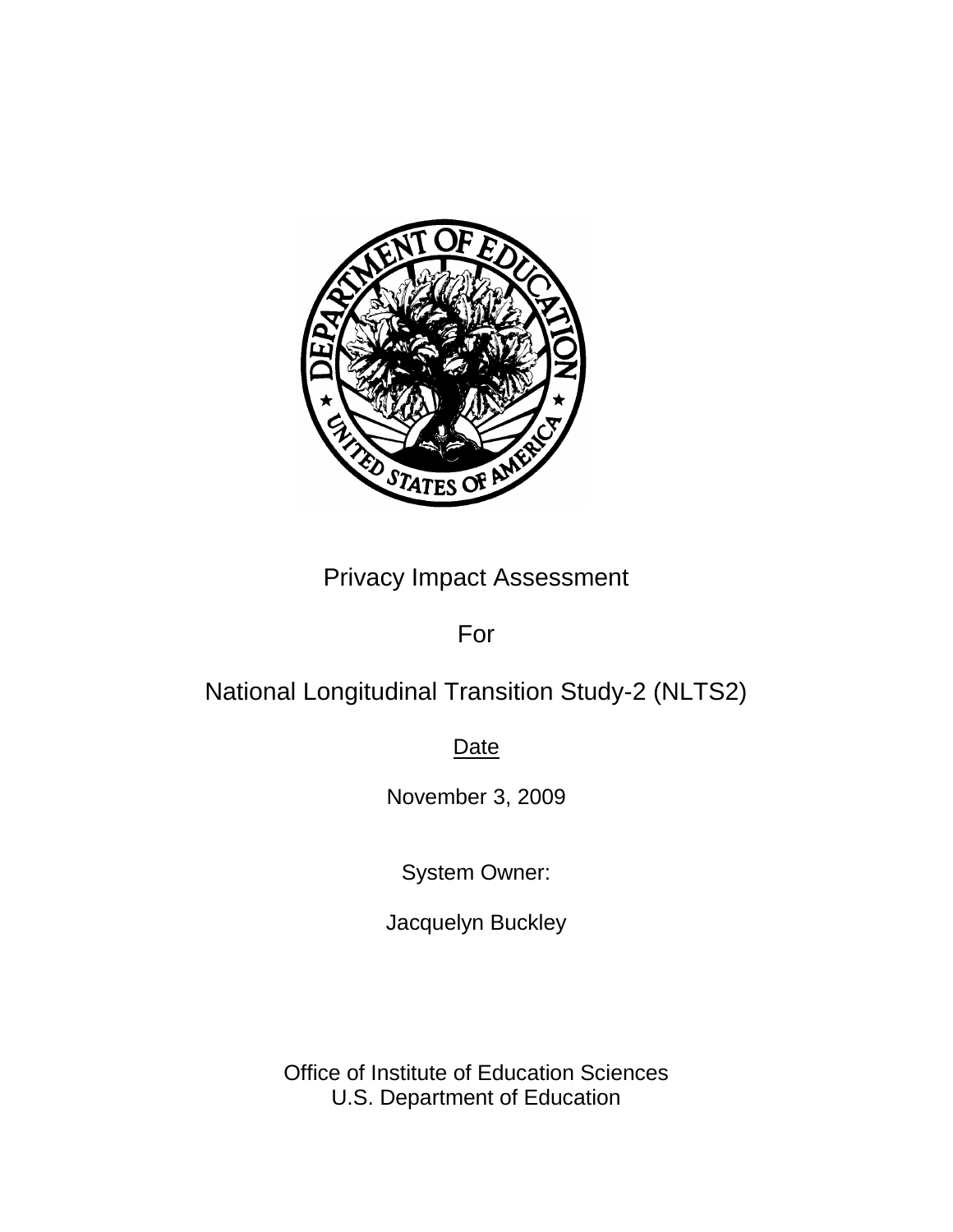#### **1. What information will be collected for the system?**

This system of records contains responses to surveys and interviews administered to students, parents, guardians, administrators, and teachers. The responses may include a student's background and demographic data (e.g., ethnicity, primary language spoken in the student's home), educational experiences, employment experiences, finances, aspirations, plans and goals, family variables (e.g., household income, number of adults living in the household, parental expectations for youth to attend postsecondary school), school characteristics, school programs, classroom experiences, adult services and supports, and early adult outcomes in employment, education, independence, and social domains. Records in this system of records also may include the student's achievement test scores and high school transcript data.

#### **2. Why is this information being collected?**

The NLTS2 system contains records of a sample of more than 11,000 youth from the population of 13 through 16 year olds receiving special education services in seventh grade or above in December of 2000. The sample is nationally representative of the types of disabilities, as defined by the 12 Federal special education disability categories, in this population.

#### **3. How will the information be used?**

The information contained in the records maintained in this system is used for the following purpose:

 To describe the critical influences, contexts, and educational and post-high school experiences for students with disabilities as they complete secondary education and transition to adulthood.

 Specifically, this study will examine the sample group of secondary students in special education and:

(a) Describe the characteristics of these students and their households;

 (b) describe these students' secondary school experiences in special education, including their experiences in school, school programs, related services, and extracurricular activities;

 (c) describe the experiences of these students once they leave secondary school, including their experiences in adult programs and services and social activities;

 (d) measure the secondary school and postschool outcomes of these students in the education, employment, social, and residential domains; and,

 (e) identify factors in these students' secondary school and post-school experiences that contribute to more positive outcomes.

#### **4. Will this information be shared with any other agency or entity? If so, with which agency or agencies/entities?**

Information is disclosed internally to administer the program. However, it is not shared externally, except as required by law, or under the routine uses listed in the Privacy Act System of Records notice. These disclosures may be made on a case-by-case basis, or if the Department has complied with the computer matching requirements of the Act, under a computer matching agreement. Such disclosures may include: for litigation purposes, to the Department of Justice for FOIA advice, to contractors conducting Department business, for law